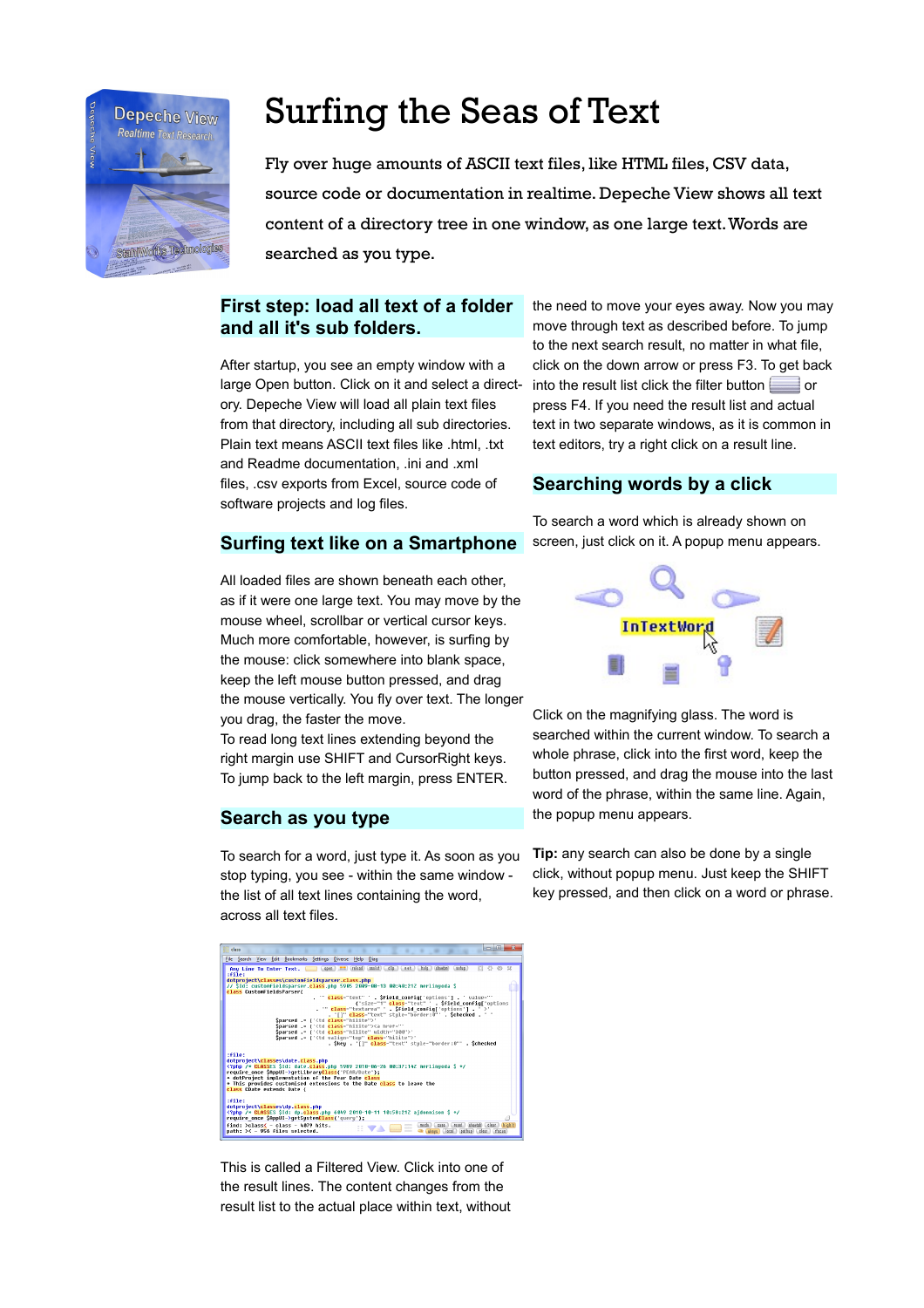# **Searching words in a different window**

Often we need to view two or three text locations Often we see a word on screen and just want to in parallel, in different windows, to compare something or to find dependencies. These additional windows, or views, can be created instantly. If you want to clone the current view into a second one, click on  $\mathbb{R}^3$  at the right top. The same text is shown in a second view, allowing to surf and search independently from the first one.

| $\bigoplus$ $\bigcirc$ $\bigcirc$<br>$(app1)$ $(15)$ $(18)$ $(2)$<br>$Q \equiv \emptyset$ X<br>kè<br>C:\dev\p\src\dotproject\base.php<br>\$baseDir = dirname( FILE );<br>//SbaseDir .= ((substr compare(SbaseDir, DIRECTORY SEPERATOR, -1)<br>// Define to deprecate the global baseDir<br>define('DP BASE DIR', \$baseDir);     | $\rightarrow$ $\rightarrow$ $\rightarrow$<br>cosa clip shoulm 62 [1]<br>C:\dev\p\src\dotproiect\base.php<br>\$baseDir = dirname( FILE );<br>//Hake sure directou seperator is at the end so that paths are we //Hake sure directou seperator is at the end so that paths are we<br>//SbaseDir .= ((substr compare(SbaseDir, DIRECTORY SEPERATOR, -1)<br>// Define to deprecate the global baseDir<br>define('DP BASE DIR', SbaseDir): |
|----------------------------------------------------------------------------------------------------------------------------------------------------------------------------------------------------------------------------------------------------------------------------------------------------------------------------------|---------------------------------------------------------------------------------------------------------------------------------------------------------------------------------------------------------------------------------------------------------------------------------------------------------------------------------------------------------------------------------------------------------------------------------------|
| require once (\$baseDir . '/includes/dP compat.php');<br>// only rely on env variables if not using a apache handler<br>function safe get env(\$name)<br>if (isset(\$ SERVER[\$name])) {<br>return \$ SERVER[\$name];<br>} else if (mb strpos(php sapi name(), 'apache') === false) {<br>getenv(Sname);<br>} else {<br>return ": | require once (SbaseDir . '/includes/dP compat.php');<br>// only rely on env variables if not using a apache handler<br>function safe get env(Sname)<br>if (isset(\$ SERVER[\$name])) {<br>return \$ SERVER[\$name]:<br>} else if (mb strpos(php sapi name(), 'apache') === false) {<br>getenv(\$name);<br>} else {<br>return ";                                                                                                       |
| $find: \times -$<br>HVA E <sup>N</sup><br>path: >< - 1618 files.                                                                                                                                                                                                                                                                 | Find: $\times$ -<br>mode case<br>日マム<br>path: $\times$ - 1618 files.                                                                                                                                                                                                                                                                                                                                                                  |

Now you have two windows, each one covering halve of the main window. To make one view cover the whole area, click on  $\otimes$  or press F1. Actually, this change between full and partial area view will be used very often, therefore the function is placed on the F1 key, which is easiest to reach. You see a word in one view and want to search it in another view? That's possible via the popup menu by  $\bullet$  or even faster by a (SHIFT) right click on the word. If you are in the left side view, the word ist searched in the right side view, else vice versa.

#### **Jumping back**

Depeche View maintains a history of recently watched text locations. Click on  $\blacksquare$  at the left top, or press CONTROL+Z (like *Undo*), to jump back to a recent place in text.

## **Bookmarks**

**Create:** to remember a text location in a list, click on a word, then select the book symbol  $\blacksquare$ at left bottom in the popup menu. A bookmark is created and listed at the right top, in the rightmost view.

**Arrange:** to change the sequence of bookmarks, click on one of them, keep the button pressed, and drag it vertically. To group bookmarks visually, remark lines may be added by Bookmarks / Create Remark Line.

**Save:** Depeche View remembers bookmarks in files parallel to the loaded folder. They are saved when leaving the program, or whenever you select File / Save Bookmarks.

#### **Colorized words for a quick overview**

know *where it appears nearby* without running a full search for it. The solution: colorize it! **Hightlight word:** click on a word and select the light bulb  $\Box$ . The word is shown in a special color, in every window.



**Unhighlight a word:** repeat the same selection on the same word. To reset highlights of all words, right click on blank space, then select the striked bulb  $\mathbb{X}$ .

**Tip:** you may highlight words even faster by pointing the mouse at them, then press CON-TROL twice within a second.

# **Limit search to selected files**

You have loaded many files from a folder, but now you only want to search in .html files? That could be done with the path mask. So far, we only typed something into the find mask at the left bottom. "path" was empty, meaning all files are searched. To change this, click into "path", or press the TAB key. Then type, for example, .html - the search scope is reduced to .html files only.

Now click into "find", or press TAB again, then type words to search. Instead of .html you may type any word in to the path mask, e.g. "tax" would select files like "taxnew.csv", "oldtax.txt" etc., You don't have to supply a wildcard "\*" around words, it is default.